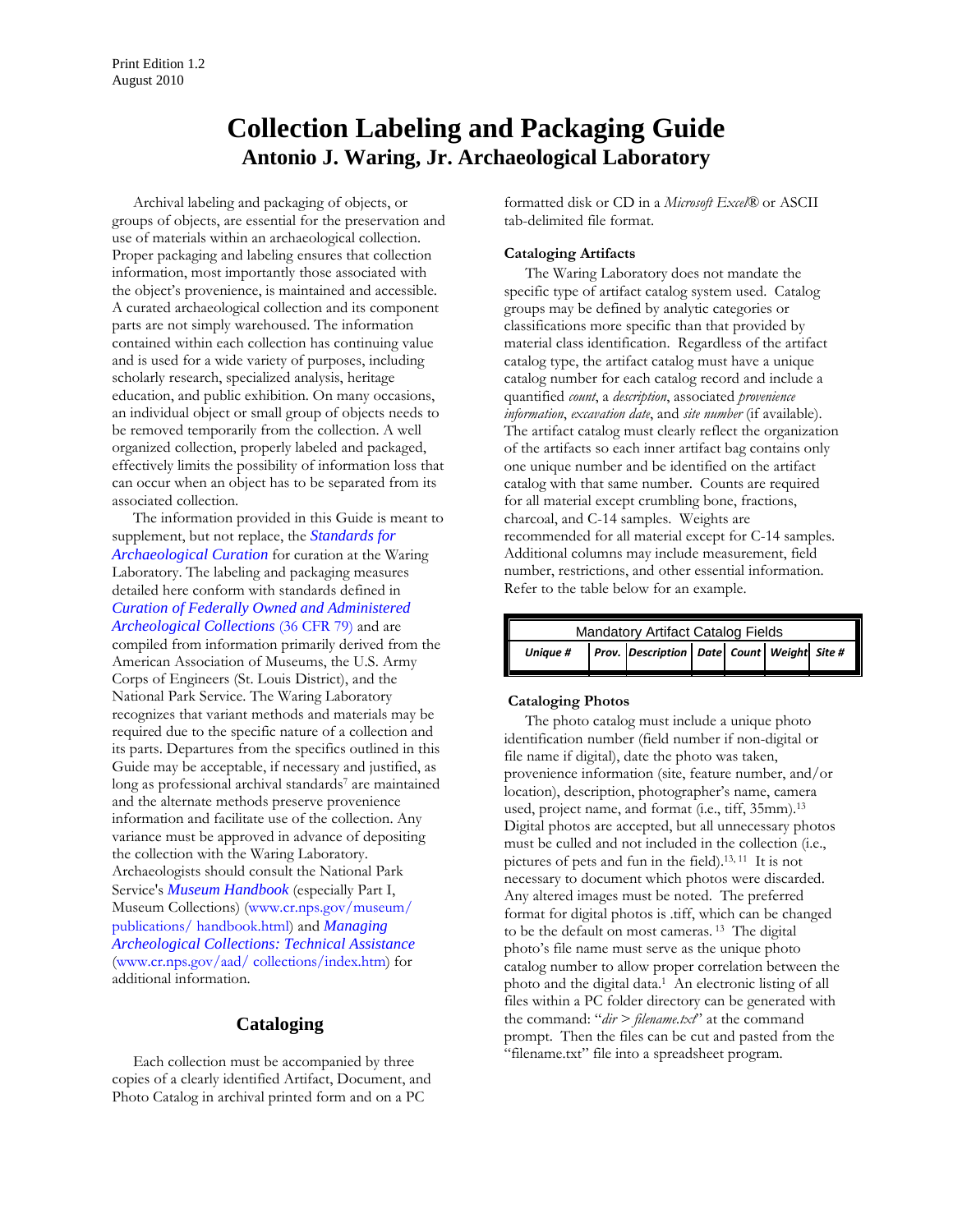### **Cataloging Documents**

The document catalog minimally must have a complete description, document creation date, and folder number. An example of a document inventory with multiple projects and suggested categories is shown below. Other specific or additional categories may be required.

| <b>Document Catalog</b><br><b>COLLECTION INFORMATION:</b><br><b>ACCESSION NUMBER</b><br><b>COLLECTION OWNER</b><br>PROJECT# / SITE NAME<br>OFFICIAL STATE SITE # (s)<br>SubCollection #.Folder#<br>Date |                                     |                    |  |  |
|---------------------------------------------------------------------------------------------------------------------------------------------------------------------------------------------------------|-------------------------------------|--------------------|--|--|
| 1.1.                                                                                                                                                                                                    | Artifact Inventory From Site 9JA318 | 2/14/1999          |  |  |
| 1.2.<br>1.3.                                                                                                                                                                                            | Field Notes By John Doe             | <b>SUMMER 1999</b> |  |  |
|                                                                                                                                                                                                         | Project Map                         | JUNE-Aug. 1999     |  |  |
| 1.4.                                                                                                                                                                                                    | Bound Report: Report Title          | August 1999        |  |  |
| 1.5.                                                                                                                                                                                                    | Provenience/Bag List For 9JA318     |                    |  |  |
| 2.1.                                                                                                                                                                                                    | Field Notes By Jane Doe             |                    |  |  |
| 2.2.                                                                                                                                                                                                    | Provenience/Bag List For 9JA318     |                    |  |  |
| 2.3.                                                                                                                                                                                                    | National Register Of Historic       |                    |  |  |
| 2.4.                                                                                                                                                                                                    | Correspondence Regarding Subject    | August 1, 1999     |  |  |
| 2.5.                                                                                                                                                                                                    | Permits                             |                    |  |  |
| 2.6.                                                                                                                                                                                                    | Photos - Black And White            |                    |  |  |
| 3.1.                                                                                                                                                                                                    | Photos - Negatives                  |                    |  |  |
| 3.2.                                                                                                                                                                                                    | Photos - Slides                     |                    |  |  |
| 3.3.                                                                                                                                                                                                    | Research - (Bibliographic)          |                    |  |  |
| 3.4.                                                                                                                                                                                                    | CAD Drawing On CD-ROM<br>Sept. 2000 |                    |  |  |

# **Labeling**

Labeling involves directly labeling and placing a tag inside the storage container with the object. This section defines approved archival materials, identifies when to directly label artifacts, what information is to be included on tags, and how to label associated documentation. All artifacts and associated documentation must be clearly labeled using professional standards and appropriate archival materials for the medium. As previously stated, variations may occur and are handled on a case-by-case basis. Consult with the curatorial staff at the Waring Laboratory when the need for variant materials or methods is identified. The materials and methods that are used for labeling must be documented fully on the *Collection Summary Form.*

### **Materials1**

Below is a list of materials that may be used for labeling and some that are to be avoided.<sup>4</sup>

| <b>Materials that may be</b><br>used | <b>Materials that cannot</b><br>be used |  |
|--------------------------------------|-----------------------------------------|--|
| 100% cotton string,                  | Typewriter correction                   |  |
| undyed                               | fluid                                   |  |
| Teflon monofilament                  | Nail polish                             |  |
| Nylon monofilament in                | Rubber cement                           |  |
| polyethylene tubing                  | Pressure sensitive tape or              |  |
| Acid-free 100% cotton                | labels                                  |  |
| rag paper                            | Paper labels moistened by               |  |
| Unbuffered paper with a              | water                                   |  |
| neutral pH, high alpha               | <b>Ballpoint ink</b>                    |  |
| cellulose, lignin free               | Metal fasteners or tags                 |  |
| Japanese paper                       | Edged tags                              |  |
| Tyvek®                               | Silicone products                       |  |
| Cotton twill tape                    | Chalks                                  |  |
| India Ink                            | Fusible iron-on fabrics                 |  |
| Acryloid B72 or B67                  | Wire                                    |  |
| <b>PVA</b>                           | Elmer's <sup>®</sup> glue               |  |
| Pencil                               | Nail polish remover                     |  |
| Acid-free card stock                 |                                         |  |
| Reemay <sup>®</sup>                  |                                         |  |
| <b>Mylar®</b>                        |                                         |  |
| Alcohol and acetone                  |                                         |  |
| solvents                             |                                         |  |
|                                      |                                         |  |

#### **Labeling Artifacts**

Every item should be labeled with its associated catalog number as applicable to its material and status in the collection, yet be reversible if the label must be removed or changed. 4 Directly labeled artifacts are less likely to lose their provenience information or to be separated from their catalog number than are artifacts that only have catalog numbers on paper labels or labeled containers. 4 It is crucial that this identifying number not be separated from the specimen. For this reason, objects that can be safely labeled directly should be. All diagnostic artifacts and a representative sample of non-diagnostic artifacts submitted for curation must be directly labeled with associated catalog numbers. These classifications are determined by the Principal Investigator (P.I.) of the project.

All diagnostic artifacts must be directly labeled when possible, either with the reversible "sandwich" technique described below or, when the material dictates, with a small label attached to the artifact with archival string. "Diagnostic" artifacts are identified and defined by the professional archaeologist who recovered the material and include many of the items that comprise an archaeological collection. <sup>4</sup> A representative sample (as defined by the Principal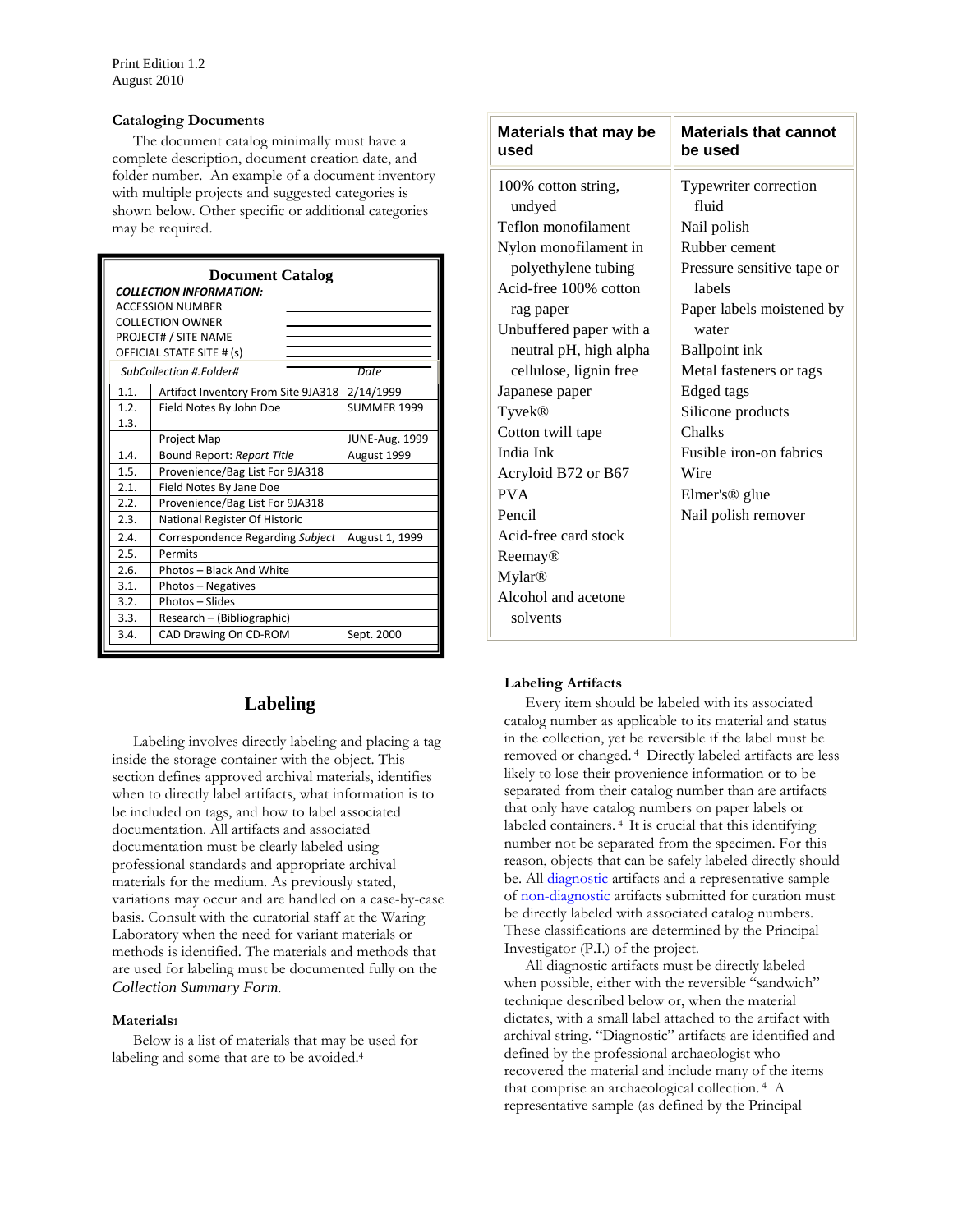Investigator) of non-diagnostic artifacts of each material class from each provenience also must be directly labeled with associated catalog numbers. Material classes define groupings of artifacts into elementary classification categories such as lithic, animal bone, ceramic, glass, etc. Listed below are a few examples of "Diagnostic" and "Non-Diagnostic" artifacts solely for illustration since the P.I. determines material class. 4, 7

# **"Diagnostic" Examples**

# *Prehistoric Artifacts*

- Pottery complete and partial vessels, plain sherds, decorated sherds, rims, basal sherds, lugs, handles.
- Lithics points, blades, scrapers, drills, performs, blanks, utilized flakes, celts, atlatl weights, hoes, other ground-stone objects.
- Bone identifiable animal bone, bone tools, worked or cut bone.

Exotic Raw Material – non-local (imported) manufacturing materials.

# *Historic Artifacts*

- Ceramics complete and partial vessels, plain sherds, decorated sherds, rims, basal sherds, sherds with maker's marks, buttons, pipe bowls, pipe stems, marbles, doll or figurine parts.
- Glass cut, pressed, decorated, vessel bases, lips, handles, fragments with labels or manufacture's marks, complete and partial vessels.
- Metal tools and large fragments, machine parts, building hardware, buckles, ornaments, jewelry, flatware, harnessry, other implements.

Plastic/Rubber – vessel parts, tools/implements, toys.

Bone - identifiable animal bone, bone tools, worked or cut bone

# **"Non-Diagnostic" Examples**

Non-utilized lithic flakes, shatter, and other debitage. Shell fragments (if not worked or utilized). Small, indistinguishable glass fragments. Fire-cracked rock. Clinkers and slag. Construction debris (brick fragments, mortar, etc.).

The method used to label an object depends on a variety of factors. These include physical stability of its surface, roughness, porosity, physical strength, and flexibility. It is important to use methods and materials that are appropriate to the object and do not harm it in any way. $4,2$  The catalog number should be placed in an area that does not impact important diagnostic or aesthetic features of the object, and minimizes the handling needed to view the number. The most common method for directly labeling objects is a "sandwich" technique. Steps1 for this method are: <sup>2</sup>

- 1. Clean (if necessary) the area to be labeled.
- 2. Place a thin coat of clear reversible lacquer (e.g., Acryloid B72 or B67) on the labeling area. If the artifact is dark in color, use white lacquer for the base coat. Multiple applications may be necessary on porous objects, such as unglazed ceramics. Let the base coat dry thoroughly.
- 3. Write the label information on top of the base coat using a permanent water- or pigment-based ink (e.g., India ink). Let ink dry completely. Apply a topcoat of clear varnish (e.g., Acryloid B72).
- 4. Let the label dry thoroughly before placing the object in a container.

It is possible to remove a label if it is incorrect or applied in the wrong location. If a base coat and inked label have been applied, the ink may be removed with a cotton swab slightly moistened with water. This will not affect the lacquer base coat for the application of a new number. If all three layers have been applied, the lacquer and ink may be removed with careful application of the solvent acetone by rolling it on the label with a cotton swab. 2, 9, 10

Some objects cannot be labeled directly using the sandwich technique. They may be too small or have unstable surfaces [e.g., rusting metal nails]. Most paper, basketry, leather, textiles, and wood should not be marked directly. 4 Human remains must not be directly labeled.7

In addition to direct labeling, artifacts must be accompanied by an archival stable tag (such as 25% cotton and acid-free paper, or Tyvek®) placed within the bag or other storage container. Tags of different sizes and shapes can be used for the catalog group to fit the appropriate size plastic bag or other container. Tags that may become worn or dirty must be sealed in a plastic bag within the artifact bag to protect it. Tags must not be folded. The tags can be directly printed from the artifact catalog or handwritten. Pencil or archival ink (e.g., pigma pen) must be used on the labels if the tags are handwritten.<sup>2</sup> Inner container tags must be labeled minimally with the project name, excavation date, site number, provenience information, description, and catalog number. Outer container tags must be labeled minimally with the project name,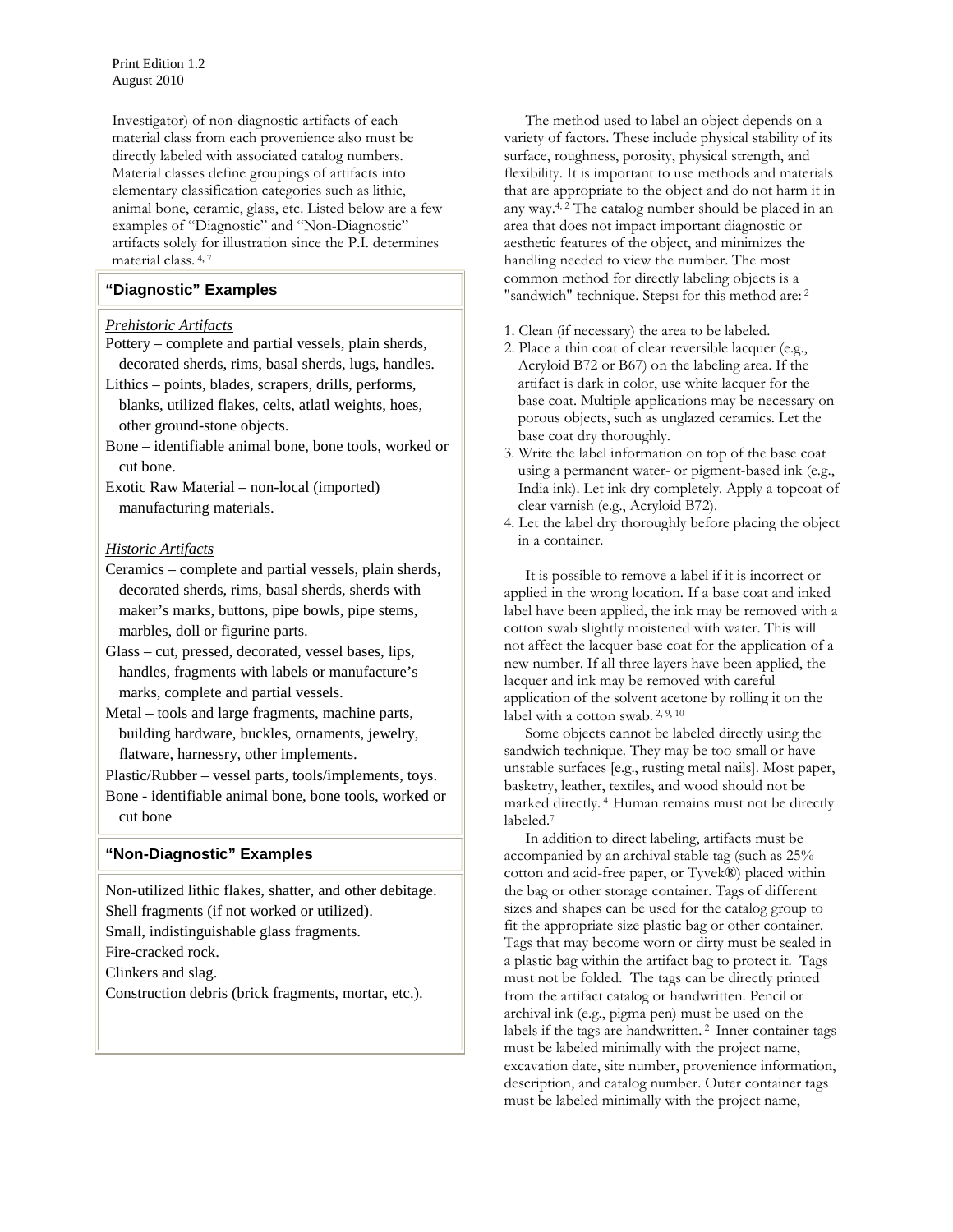excavation date, site number, provenience information, and catalog number(s). See the figure below for an example.



Extremely large objects and special samples may require individual identification tags. Acid-free tags may be attached to large objects by tying or sewing. Identification tags for special samples can be placed in the sealed container with the sample or on the housing of the container. When attaching labels, use materials compatible with the object and its storage location. In general, string or thread should be softer than the artifact's surface, should not cut through or into the object, should not be attached too tightly, and should not be colored or dyed.2, 4

#### **Labeling Documents**

Proper labeling of associated records such as photographs, audiovisual materials, digitized data, and field notes is essential. It provides a means to relate one or more records to specific objects or collections in order to obtain contextual information about particular material remains or other analytical information. Again, labeling techniques, as well as the amount of information on the label, depend on the media.4

Paper records must be in 100% acid-free and lignin free folders.2, 4 Each folder must have a folder number handwritten on it with either a carbon ink pen or pencil. If paper documents must be directly labeled, identifying information should be applied neatly in very small capital letters in the same location on each sheet such as a reverse edge. If using pencil, such as a #4 graphite (2H), use a dull point and apply very little pressure.6 Critical information on the label includes

collection name and/or number, box number, and file number. A unique file title and date may also be included. <sup>1</sup>

Supplementary information may be submitted electronically (i.e., CAD, GIS). A printout on acid free paper must be provided of all information provided electronically. A statement describing the software along with the version used and disk content must be provided. Archival CD-Roms (rated 100+ years) or a floppy disk may be submitted. Typed or computer generated archival adhesive labels should be used for audiovisual materials on tape or reel and for electronic diskettes. These labels must contain the collection name, the unique identifying number (i.e., folder number), a brief description of the contents, and software name, version, and size.<sup>2, 4</sup>

# **Labeling Photos**

Labeling photographic materials begins with proper handling. It is always wise to wear gloves (cotton or nitrile) since the acid on fingers may cause permanent damage. Each image (negative, slide, or print) must be stored in its own envelope or sleeve made of inert plastic (no PVC) or interleaved with acid-free, lignin free high alpha cellulose unbuffered paper.<sup>2, 4</sup> All photos, slides, and negatives must be cataloged with a unique number. This unique number must be written on the back of all photos and on all slide mounts. 2, 5, 11, 13 Do not write on the negatives. Prints also may be labeled directly in the border area of the reverse side, using indelible or permanent ink. Care should be taken to minimize the pressure applied when writing since it can cause the emulsion to crack.4, 6

All digital photos must be printed both on (1) a thumbnail contact sheet with the attached file name<sup>13</sup>, and (2) in larger format no smaller than 3" x 5". A digital copy of the photos must be provided. If CD-ROMs are used, they must be rated to last  $100+$  years. A photo catalog must accompany the photos refer to Cataloging Photos for specifications.

# **Packaging**

Archaeological material comes in many shapes and sizes, and highly diverse types of material usually are found in a collection. Few hard and fast rules exist when preparing to package a collection for curation and to explain every variation is beyond the scope of this Guide. This document will identify materials that may be used and outline basic guidelines for packaging artifacts, documentation, photos for curation with the Waring Laboratory. A primary goal of proper packaging is the safety of each object in the collection. Many packaging decisions rely on common sense applications to avoid breaking, abrasion, and deterioration of objects in the collection.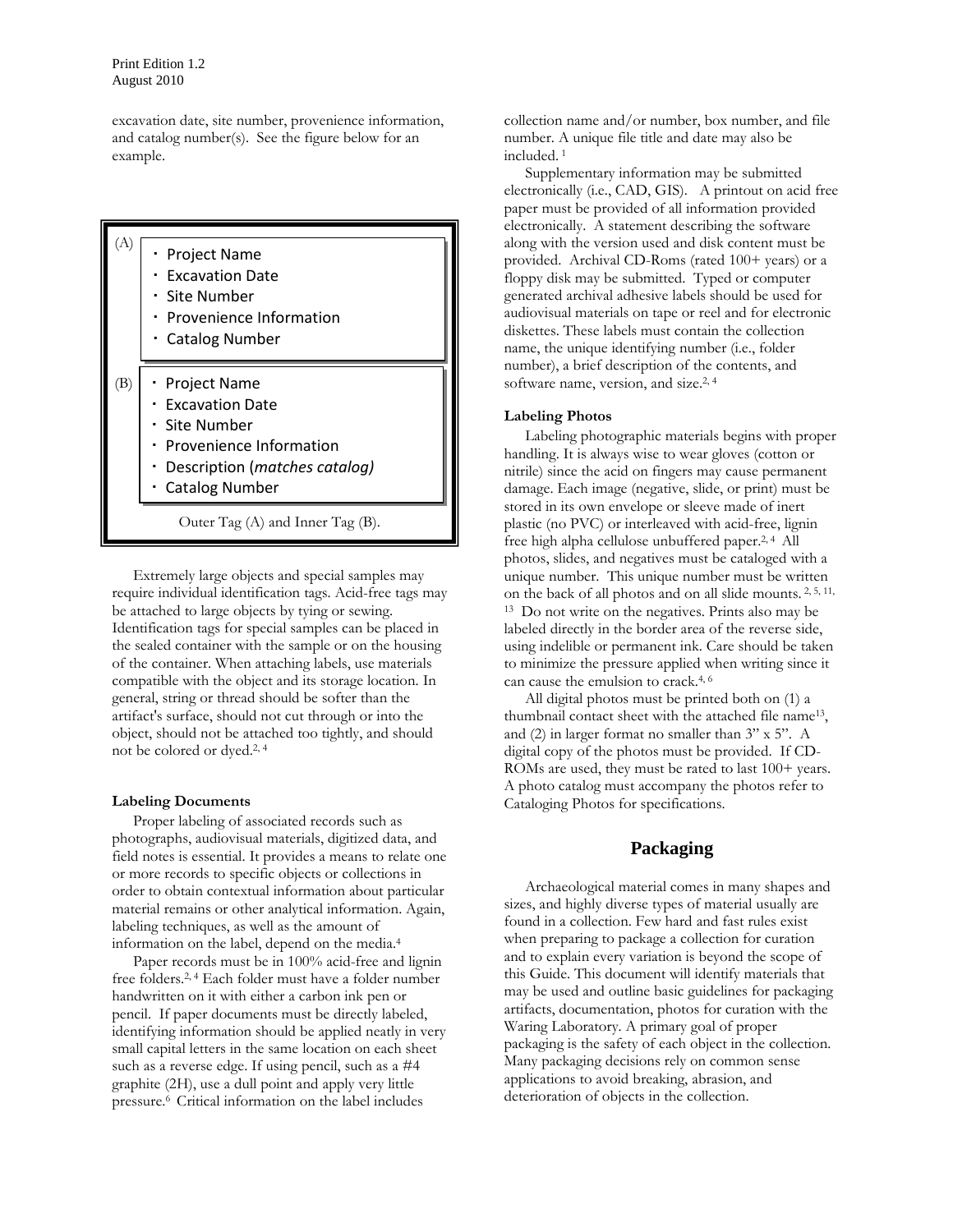Each collection is considered individually and must be packaged in separate boxes. However, special arrangements may be made for collections comprised of multiple small projects. A complete inventory of all of the artifacts and documentation must accompany each archaeological collection. The catalog may serve as the inventory for the artifacts. A packing list at the folder or artifact-level must be included in each archival curation box. Each box must have a temporary label taped on one end with the collection name, a summary of the box contents, and box number (e.g., Box 3 of 5).

Artifacts and documents are packaged separately in standard Hollinger® type archival boxes (with a separate lid) measuring 15" x 12.5" x 10". The maximum allowable weight of each box and its contents is thirty (30) pounds and the box must be packaged so artifacts are not crushed. The contents of each box (regardless of total weight) must be well organized, readily accessible, not crushed, and packaged in a way that allows individual bags or documents to be easily removed and accurately replaced.

# **Materials**

The material used for packaging must be appropriate for the kind and size of the object or document. All materials used for packaging must be inert and acid-free. The table below identifies some of the materials that should, and those that must not, be used for packaging. Although the materials listed in the left column are considered archival, not all of them should be used with certain material classes of artifacts.4

| <b>Packing Materials that</b> | Packing materials that      |
|-------------------------------|-----------------------------|
| may be used                   | are not acceptable.         |
| Acid-free boxes               | Cigar boxes or regular      |
| Polypropylene containers      | cardboard boxes             |
| Acid-free poster board        | PVC or "plastic"            |
| Polyethylene foam             | containers                  |
| Heavy Weight                  | Acidic cardboard            |
| Polyethylene bags with        | Styrofoam                   |
| zip closure (e.g., 4mil       | Plastic wrap                |
| thickness)                    | Polyurethane chips          |
| Polyethylene sheeting and     | Toilet paper, facial tissue |
| chips                         | or newspaper                |
| Acid-free tissue paper        | Acidic paper                |
| Polyester batting             | Brown paper bags            |
| Tyvek® for labels             | Cellophane tape             |
| Aluminum foil without         | Cotton wool                 |
| any additives (C14            | Foam rubber, urethane       |
| samples only)                 | foam                        |

| Metal containers (limited<br>uses) | Masking tape<br>Rubber bands |
|------------------------------------|------------------------------|
| Glass containers (limited          | Metal paper clips            |
| uses and insulated                 |                              |
| against breakage)                  |                              |
| Cotton or muslin fabric            |                              |
| Cotton or polyester                |                              |
| batting                            |                              |
| Mylar <sup>®</sup>                 |                              |
| Lignin-free paper                  |                              |
| $Ethaf$ m(R)                       |                              |
| Gelatin capsules                   |                              |

# **Packaging Artifacts**

Minimally, material classes (e.g., lithic, pottery, glass, etc.) must be separated from one another in individual containers. More specific classification categories within material classes may be used when separating artifacts into individual containers. The artifact catalog must reflect the sorted organization of the collection, minimally at the level of material class. These materialclass (or more specific category) containers then must be stored together in a larger container that includes all materials from a single catalog grouping or provenience (creating multiple inner and outer containers). Do not reuse dirty field containers. A container may be a polyethylene bag, small archival box, or polyethylene or glassine vial.<sup>4, 2</sup> Select the size container that is appropriate for the object or group of objects. When using bags, a minimum of 4-mil polyethylene bags are required. Each bag must be no more than 2/3rds full. Bags must be broken into multiple bags (e.g., bag 1 of 3) if the bag is too full, or the artifacts are crumbly due to variation in size or fragility. Thicker bags or rigid containers should be used for heavy objects or objects with sharp edges, and padding should be added when necessary. 4 Acid-free tissue or polyethylene foam sheets may be used to provide an extra measure of cushioning for objects or to cover a sharp object that might otherwise tear the artifact container.<sup>4</sup> Artifacts must not packaged in a way that would result in crumbling or crushing. Store very small and/or fragile objects (i.e., bone, seeds, shell) in a padded rigid container rather than in a bag.2 All artifacts must be organized within each archival box in sequential groups of catalog numbers. Larger containers of micro-climate metal, flotation, shell, soil, and matrix samples collected during a project may be boxed separately from the artifacts. A micro-climate is a container that has a sealed climate and is defined in detail in the next section. Human remains and sacred objects must be stored in a separate box to provide the respect they deserve.4 If a collection has a highly unstable or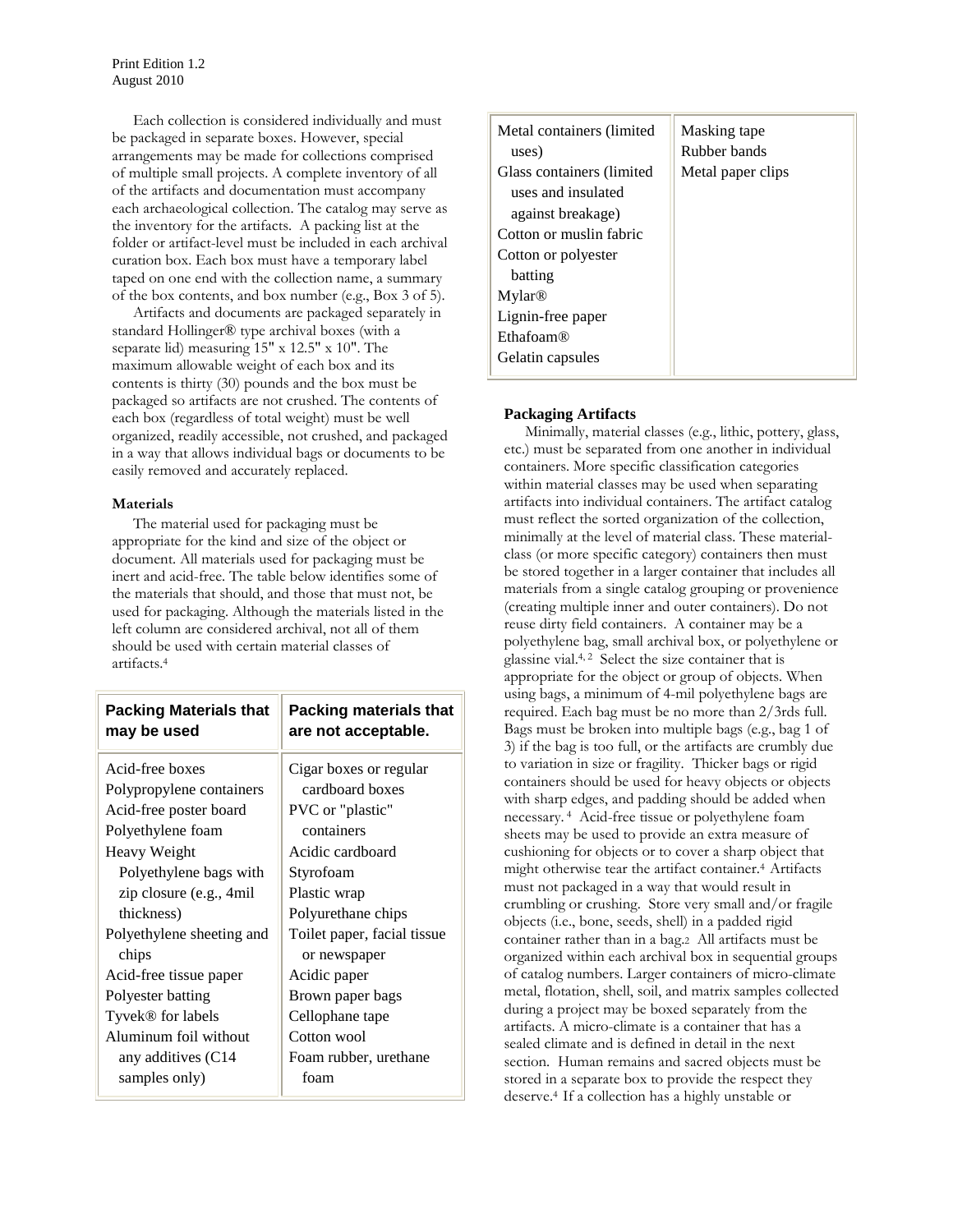oversized artifact, then the Waring Laboratory must be contacted as early as possible to identify if special environmental conditions are required.

# **Basic Information for Packaging by Material Class**

The Waring Laboratory performs an inventory for incoming collections to verify if an artifact is stable or unstable. Generally, artifacts are identified as unstable if they show evidence of debris due to crumbling, abrasion, breaking, and/or rusting inside its container. The stability of an object can usually be improved by wrapping it in appropriate acid free tissue paper, using a more rigid container, using special packaging or support, placing a silica gel packet with it, etc. Some artifacts may be highly unstable without conservation. Conservation practices, however, also may hinder some forms of analysis and the Principal Investigator should make informed decisions regarding specific conservation needs. Nevertheless, conservation must not be practiced without first consulting a professional conservator. Below is a list of material classes of archaeological artifacts with a guide to appropriate packaging for curation at the Waring Laboratory. This list is not exhaustive and additional requirements may be needed to ensure the stability of an object.

- Floral and Faunal Remains artifacts and ecofacts are often small, dry, fragile, and/or brittle. These frequently require sturdier containers like a box, vial4, or gelatin capsules. If the artifact needs to be wrapped, unbuffered Ph-neutral tissue paper must be used because the buffering agent (CaCO3) can react with the artifact, changing its pH.
- Ceramics (Historic and Prehistoric) Ceramics generally can be packaged together inside the same container. Unstable ceramics need to be wrapped in buffered acid-free tissue paper to stop abrasion. Larger ceramic pieces or vessels can be packaged inside a box supported with tissue paper or foam.
- Glass Glass fragments need to be packaged in heavy mil bags and/or wrapped with tissue paper or foam to prevent breaking or tearing the bag. Vessels and other whole objects should be individually wrapped and supported with tissue paper or foam.
- Lithics Most lithics are considered stable and can be packaged together inside the same container without additional medium. Care must be taken to prevent crumbling due to excessive weight and abrasion. Smaller flakes must never be packaged with larger heavy objects. Lithics can be wrapped in buffered tissue paper and/or subdivided into multiple bags.
- Metal All corroding and/or crumbling unstable diagnostic metal artifacts must either be

stabilized through electrolysis or placed in micro-environment. Non-diagnostic items must be packaged so as to reduce deterioration. Many different classes of metal artifacts exist. The most common are iron, bronze, silver, copper, and gold. Each class of metal requires a slightly different environment and must be packaged separately so that no one class is in direct contact with another. Metal artifacts showing active signs of deterioration must be packed in a desiccated microclimate designed for >20% relative humidity and loosely wrapped in acid free, unbuffered tissue paper. 3, 8 A microenvironment is created by making a perforated pouch of silica gel. The pouch should consist of a polyethylene ziplock bag with small holes over its entire surface. Then place it on the bottom of a food-quality airtight freezer boxes made from polyethylene/polypropylene, such as those made by Rubbermaid® or Tupperware®. Two large Rubbermaid® Model No. 3863-87 boxes (approximately 36x26x13cm, 2.2 gallon/8.3 liter capacity) will fit neatly into a standard box with room.8 For every 5 liters (5000 cm3) of volume within the container add 400 grams of silica gel.8 Place the artifacts inside a ventilated plastic bag with their identification tag. Add a humidityindicating strip that can be read through the container, in order to monitor the RH at the artifact(s).<sup>12</sup> Below are the general warning signs of instability associated with each class of metal artifact.3

• *Unstable iron* is identified as crumbly and shows signs of pits and/or active rust and leaves a red powdery residue on gloves or in the package.

- *Unstable bronze* crumbles and shows signs of pits and leaves a green powdery residue on gloves or in the package.
- *Tarnished silver* is relatively stable, as the patina acts as a protective barrier. Any newly formed abrasions that tear through the patina cause the rate of deterioration of silver artifacts to greatly increase. Therefore, the method of packaging needs to eliminate the possibility of scratching the silver artifacts during transportation and curation.
- *Copper* is highly reactive and difficult to stabilize. It leaves either a green or white crumbly residue on gloves or in the package.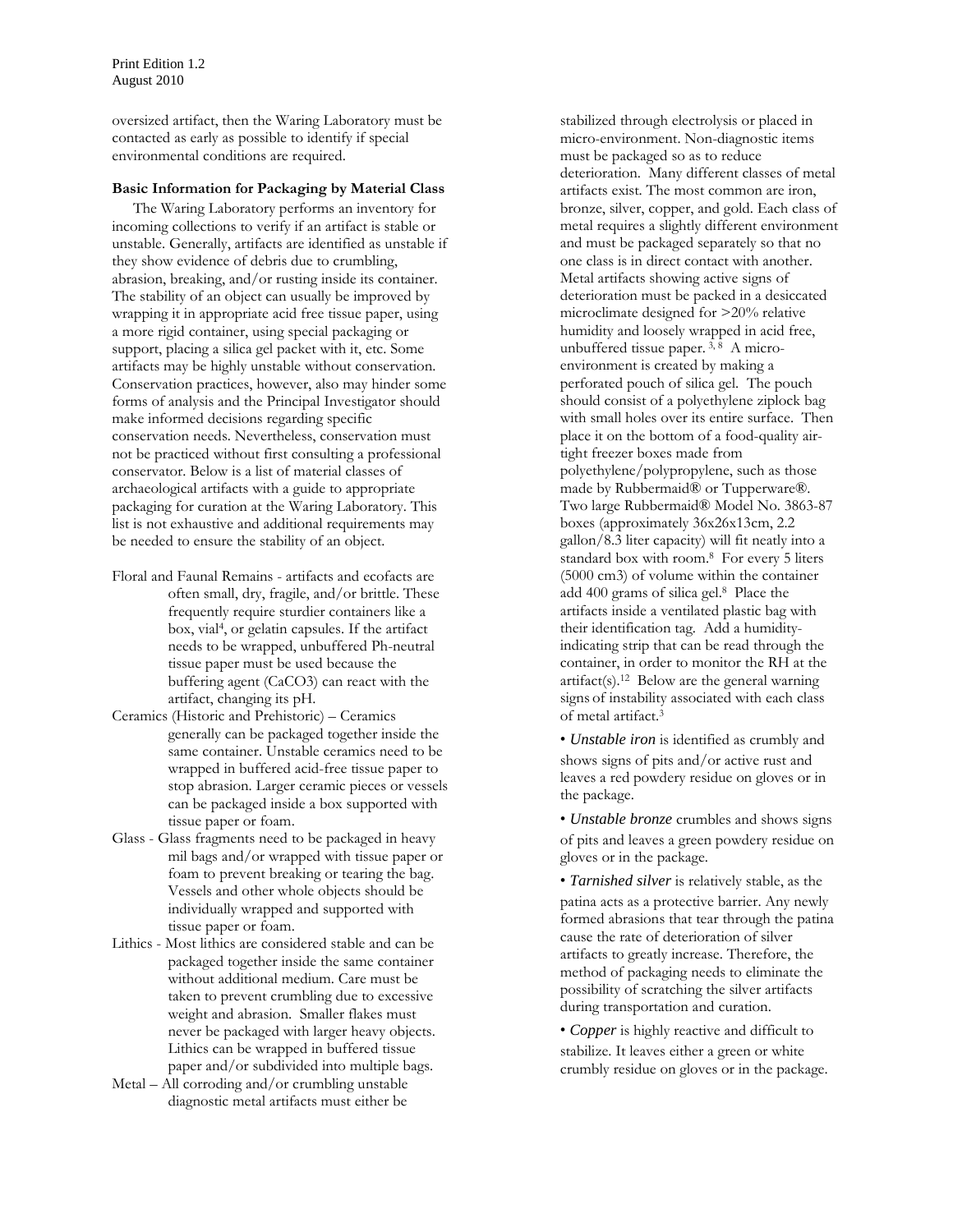Soil and Midden Samples - Heavy bulk samples should be double-bagged and packaged separately from the artifacts. All samples must be dry.

As previously mentioned, all inner and outer containers must be labeled in permanent ink using an extra fine Sharpie® pen. 13 The outside of each outer container must be labeled with the project name, catalog number(s), site number, provenience information, date of excavation, and any other essential information. The outside of each inner container must be labeled with the project name, site number, material class, catalog number, and other essential information. An archival identification tag (see Labeling) must be included inside each outer and inner container of artifacts so it is clearly visible. Identification tags in inner bags containing shell, metal, bone, soil samples, or other materials which may deteriorate or stain labels, should be placed first in smaller resalable bags to prevent contact with these artifacts.4 The example below is demonstrated as bags, but labeling rules apply to other archival storage forms (i.e., boxes).



# **Packaging Documents**

Photographic and paper documents are highly sensitive materials and can be damaged by bending, folding, crushing, and off-gassing from the artifacts. Therefore, all documentation must be stored separately from the artifacts, regardless of how few artifacts are recovered.

All documentation must be organized by categories, clearly identified, and placed in archival folders or sleeves. Each folder must be labeled with the collection name, excavation date, documentation category, and folder number.

All documents are to be on acid-free paper or an archival copy should be packaged in folders separate from their original counterparts. Paper records must be placed in acid-free files and folders of appropriate sizes that are properly labeled.4 Listed below are some general guidelines for packaging documents for curation at the Waring Laboratory.

- Photographs, Negatives, Slides Are to be packaged in polypropylene or polyethylene sleeves.  $\hat{A}$ ,  $\hat{A}$ photographic catalog must be included.
- Final Report Three copies are required and one of these must be unbound.
- Field Notes and Laboratory Analysis The original and one archival copy of all field and laboratory documentation are required.
- Catalogs Three copies of the artifact, document, and photographic catalogs are required. A copy of each of these catalogs must also be provided on a PC formatted disk or CD in a Microsoft Excel® or ASCII tab delimited format.
- Electronic Media (i.e., CAD, GIS) May be included with the documentation and must be accompanied by a statement describing the system and software used and the content of each disk, tape, etc.
- Maps, Large Drawing, Charts Must be rolled or folded and properly labeled. Fragile and/or frequently used materials may require encapsulation in Mylar®.4 Maps on acidic paper should be copied onto acid-free paper whenever possible. Minimally, separate each map with a sheet of acid free tissue paper. 4 Contact the Waring Laboratory if any maps are oversized and are too large to conveniently and safely be placed in the standard archival box.

# **Packaging Multiple Small Collections**

Special arrangements may be made for packaging artifacts and documents that result in small collections from multiple projects. A small collection is defined as one that occupies less than five (5) linear inches of an artifact box (1/3 of an archival box). Multiple small collections may be stored together in the same box only if all of the collections have the same collection owner and with prior approval from the Waring Laboratory. Box labels and box inventories must clearly identify the number of small projects in each box.

Artifacts are packaged the same way as with larger individual collections, but each collection must be organized in the box so it is easy to distinguish one collection from another. Several methods are available for organization of multiple small collections. One method is to place each collection in a small archival box within the curation box. A second method is to use dividers or trays within the curation box. Dividers must be sturdy enough to prevent collections from becoming mixed during transportation. Acidic brown cardboard